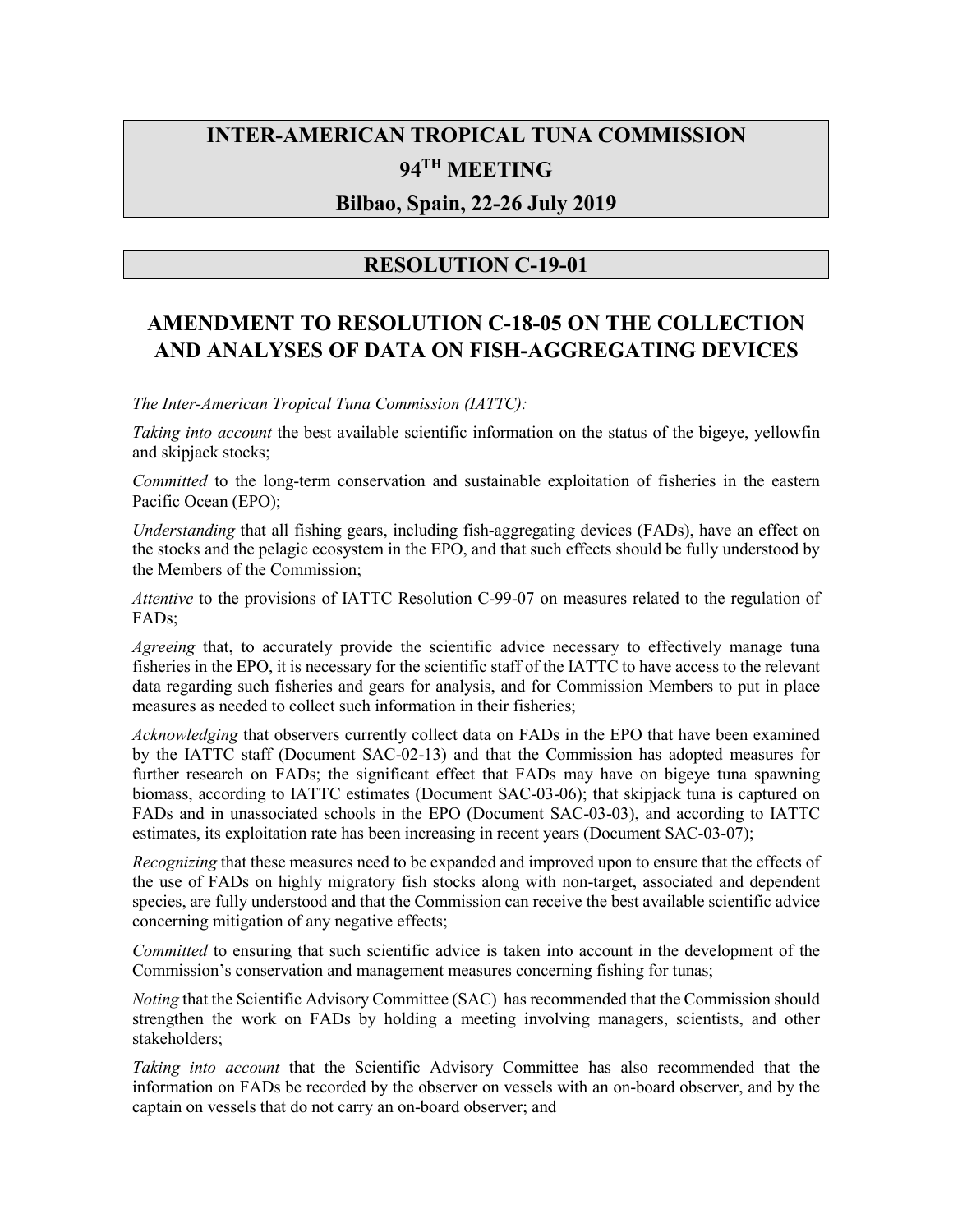*Noting* that, based on recent scientific analysis, the development of improved FAD designs, in particular non-entangling FADs, both drifting and anchored, helps reduce the incidence of entanglement of sharks, sea turtles and other species;

#### *AGREES*:

1. For the purposes of this Resolution, the term "Fish-Aggregating Device" (FAD) means anchored, drifting, floating or submerged objects deployed and/or tracked by vessels, including through the use of radio and/or satellite buoys, for the purpose of aggregating target tuna species for purse-seine fishing operations.

#### **SECTION 1. FAD DATA COLLECTION**

2. Beginning 1 January 2020, on all purse-seine vessels that carry an on-board observer, observers shall be responsible for collecting all the information on FADs, and the captain shall be required to provide the observer with the FAD identification code and, as appropriate, the other information in Annex 1 of Resolution C-18-05. On purse-seine vessels without an observer aboard, the captain shall be responsible for recording the information on the FAD form developed by the IATTC staff.

3. CPCs shall provide the data recorded by the captains, pursuant to Paragraph 2, for the previous calendar year, which are available at the time of submission, to the Director. CPCs shall submit the data to the Director no later than 90 days prior to each regular meeting of the SAC.

4. No later than the IATTC annual meeting in 2020, the scientific staff of the IATTC, in coordination with the SAC, shall present to the Commission the preliminary results of its analyses of the information collected pursuant to Paragraph 2, and shall identify additional elements for data collection, as well as specific reporting formats, necessary to evaluate the effects of the use of FADs on the ecosystem of the EPO fishery. The analyses shall also incorporate information from data on FADs collected by observers through the *Flotsam Information Record*.

5. In addition, no later than the IATTC annual meeting in 2020, the scientific staff of the IATTC, in coordination with the SAC and taking into account the outcomes of the *Ad Hoc* Working Group on FADs, shall present to the Commission initial recommendations based on information collected, based on this resolution and through other mechanisms, for the management of FADs, including possible effects of FADs in the tuna fishery in the EPO. The Commission shall consider adopting management measures based on those recommendations, including a region-wide FAD management plan, and which may include, *inter alia*, recommendations regarding FAD deployments and FAD sets, the use of biodegradable materials in new and improved FADs and the gradual phasing out of FAD designs that do not mitigate the entanglement of sharks, sea turtles, and other species.

6. The scientific staff of the IATTC, in coordination with the SAC, shall also formulate recommendations for regulating the management of the affected stocks for presentation to the Commission, on the basis of the results of its analyses of the collected FAD information. Such recommendations shall include methods for limiting the capture of small bigeye and yellowfin tuna associated with fishing on FADs.

7. In 2020, compliance with the FAD reporting requirements of this Resolution will be comprehensively reviewed by the *Committee for the Review of the Implementation of Measures adopted by the Commission* and presented to the Commission.

8. Data collected pursuant to this resolution shall be treated under the rules established in the IATTC Resolution on Confidentiality.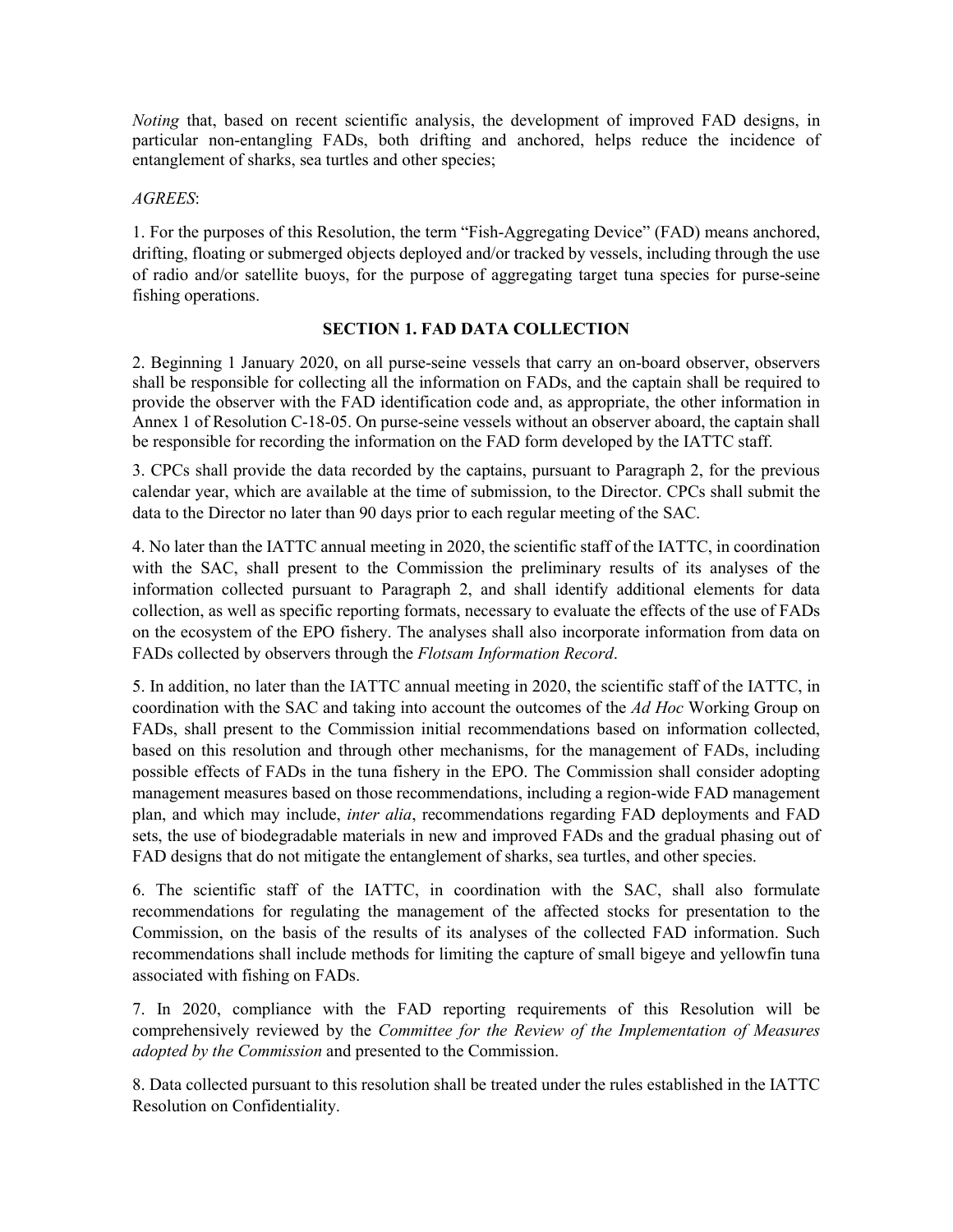#### **SECTION 2. FAD IDENTIFICATION**

9. No later than 1 January 2017, CPCs shall require the owners and operators of their applicable flagged purse-seine fishing vessels to identify all FADs deployed or modified by such vessels in accordance with a Commission identification scheme detailed in footnote 1 of Annex 1.

#### **SECTION 3. NON-ENTANGLING FADS**

10. To reduce the entanglement of sharks, sea turtles or any other species, as of 1 January 2019 CPCs shall ensure that the design and deployment of FADs are based on the principles set out in Annex II.

11. Annex II is consistent with the 2015 recommendations of the scientific staff of the IATTC. The scientific staff of the IATTC, in coordination with the SAC, shall continue to review research results on the use of non-entangling material and biodegradable material on FADs, and shall provide specific recommendations no later than the 2018 IATTC annual meeting, consistent with Paragraph 5.

#### **SECTION 4.** *AD HOC* **PERMANENT WORKING GROUP ON FADS**

12. An *ad hoc* Permanent Working Group on FADs (Working Group) is established.

13. This Working Group shall be multi-sectorial, involving various stakeholders such as scientists, fishery managers, fishing industry representatives, administrators, representatives of nongovernmental organizations, and fishers. Expressions of interest to participate in the Working Group shall be provided to the Director, who shall inform CPCs and the Chair of the FADs Working Group.

14. To the highest degree possible, the Working Group shall conduct its work electronically or, if convenient and cost-effective, in targeted face-to-face meetings that take place in conjunction with other Commission meetings.

15. The Working Group shall report on a regular basis to the Commission and present an initial report of its findings at the 2017 meeting of the SAC.

16. The Terms of Reference of the Working Group are those indicated in Annex III.

17. The Working Group shall liaise, as far as possible, with other similar working groups on FAD management established in other tuna regional fisheries management organizations (tuna RFMOs), in particular the Western and Central Pacific Fisheries Commission (WCPFC).

18. During its 2019 meeting(s), the IATTC FAD Working group will evaluate materials and designs to further reduce entanglements in FADs and for biodegradable FADs and make recommendations to revise Annex II.

19. This Resolution replaces Resolution C-18-05.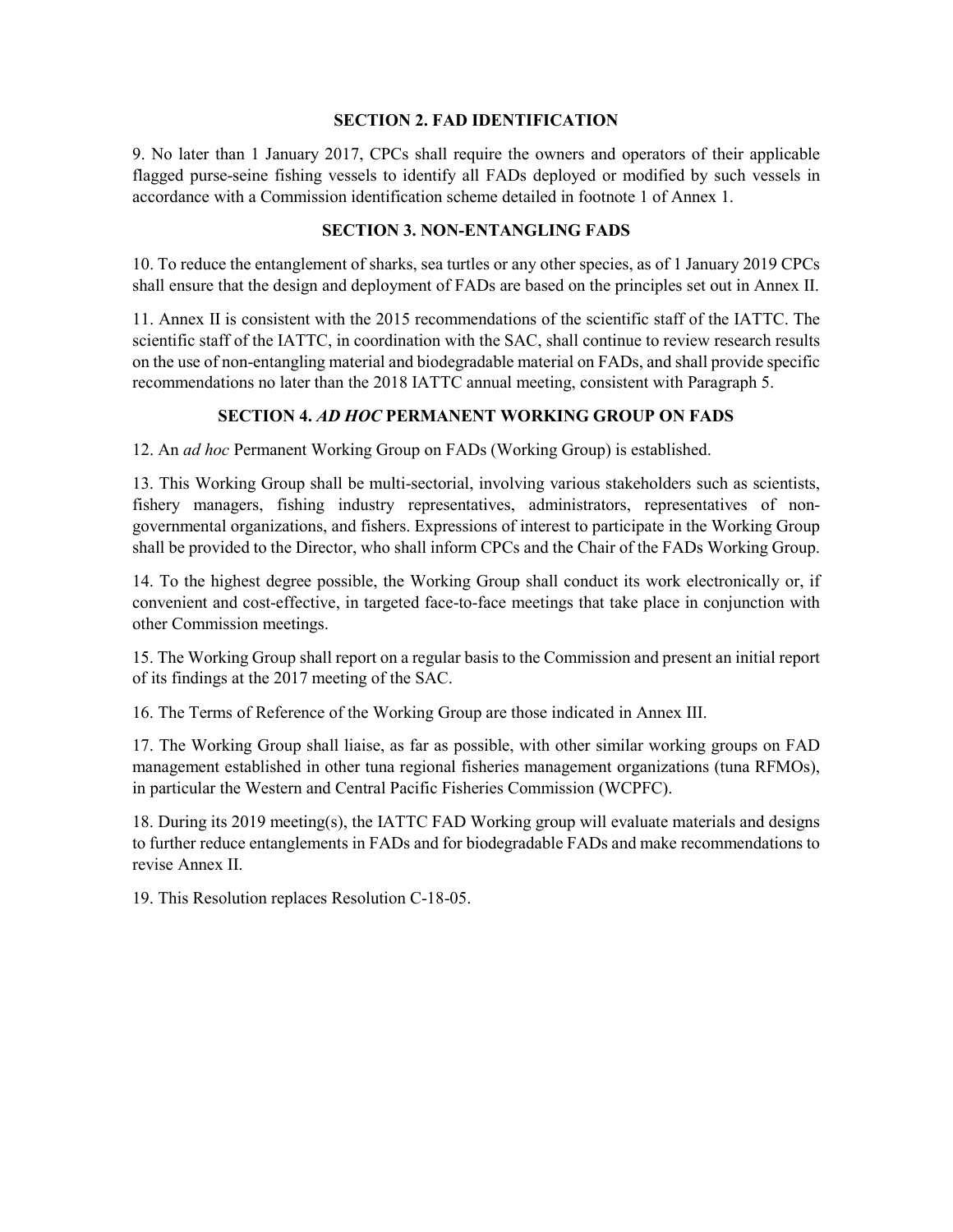#### **Annex I**

CPCs are required to ensure their vessel owners and operators record and report to the appropriate national authorities any interaction with FADs, using a standard format to be developed by the Commission staff.

For each interaction with a FAD, the following information shall be recorded:

- i. Position;
- ii. Date;
- iii. Hour;

<span id="page-3-0"></span> $\overline{a}$ 

- iv.  $FAD$  identification<sup>[1](#page-3-0)</sup>;
- v. FAD type (*e.g*., drifting natural FAD, drifting artificial FAD);
- vi. FAD design characteristics (dimension and material of the floating part and of the underwater hanging structure);
- vii. Type of the activity (set, deployment, hauling, retrieving, loss, intervention on electronic equipment, other (specify));
- viii. If the activity is a set, the results of the set in terms of catch and bycatch; and
- ix. Characteristics of any attached buoy or positioning equipment (positioning system, whether equipped with sonar, *etc*.).

#### **Annex II**

Principles for design and deployment of FADs

1. The floating or raft part (flat or rolled structure) of the FAD can be covered or not. If it is covered with mesh net, it must have a stretched mesh size less than 7 cm and the mesh net must be well wrapped around the whole raft so that there is no loose netting hanging below the FAD when it is deployed.

2. The design of the underwater or hanging part (tail) of the FAD should avoid the use of mesh net. If mesh net is used, it must be tied as tightly as practicable in the form of sausages or have a stretched mesh size less than 7 cm in a panel with weight at the end.

3. To reduce the amount of synthetic marine debris, the use of natural or biodegradable materials (such as hessian canvas, hemp ropes, etc.) for drifting FADs should be promoted.

 $<sup>1</sup>$  CPCs shall obtain unique alphanumeric codes from the IATTC staff on a periodic basis and distribute those numbers</sup> to the vessels in their fleets for FADs that may be deployed or modified, or in the alternative, if there is already a unique FAD identifier associated with the FAD (e.g., the manufacturer identification code for the attached buoy), the vessel owner or operator may instead use that identifier as the unique code for each FAD that may be deployed or modified. The alphanumeric code shall be clearly painted in characters at least 5 cm in height. The characters shall be painted on the upper portion of the attached radio or satellite buoy in a location that does not cover the solar cells used to power the equipment. For FADs without attached radio or satellite buoys, the characters shall be painted on the uppermost or emergent top portion of the FAD. The vessel owner or operator shall ensure the marking is durable (for example, use epoxy-based paint or an equivalent in terms of lasting ability) and visible at all times during daylight. In circumstances where the observer is unable to view the code, the captain or crew shall assist the observer (e.g. by providing the FAD identification code to the observer).